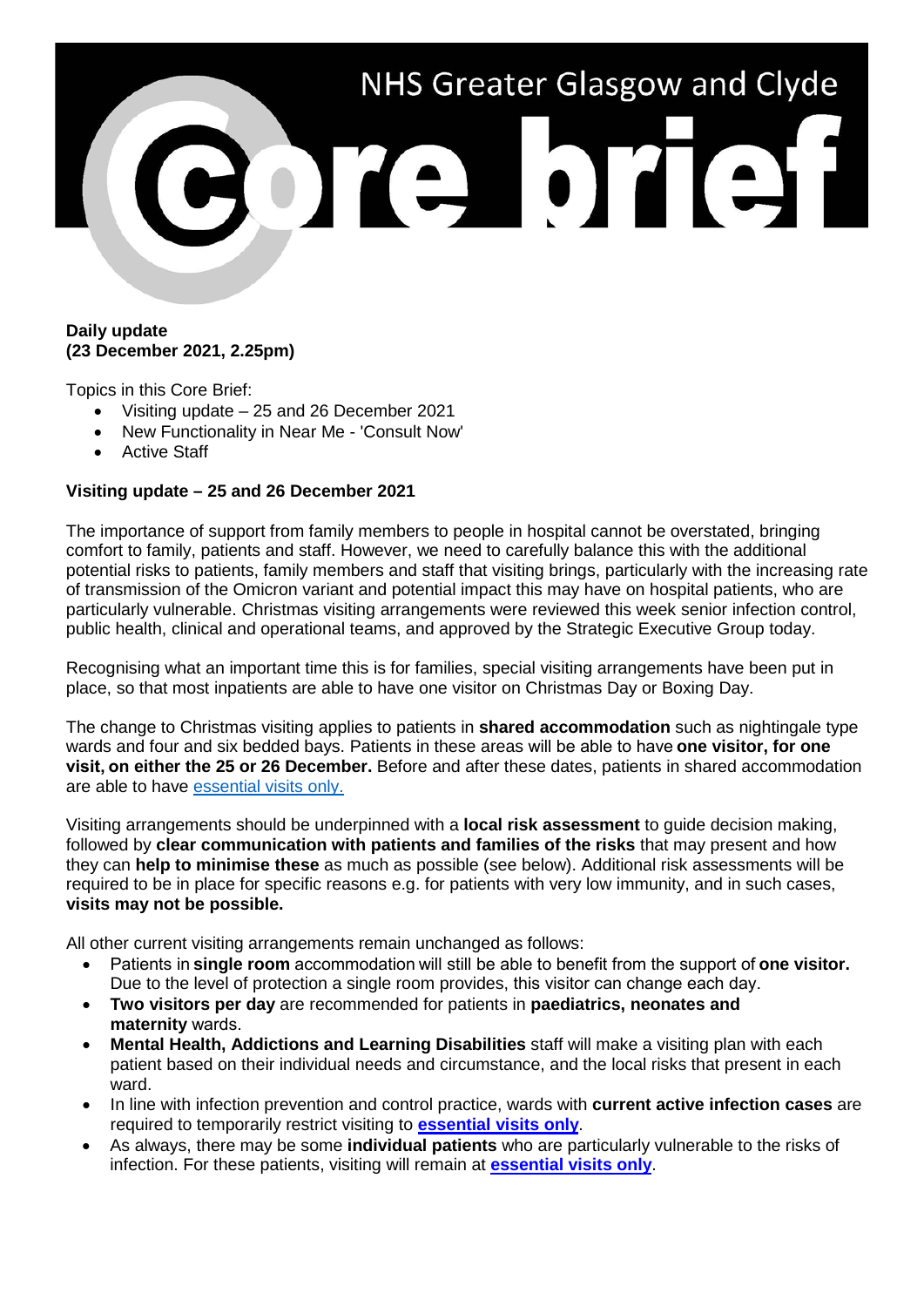# **Communication with patients and their family**

Christmas can be particularly isolating for patients and those who matter to them.

Now more than ever we need to be mindful of the risks which the new Omicron variant poses and its rapid transmissibility. Therefore, the need for strict infection prevention and control measures to be in place and adhered to at all times.

When discussing visiting with patients and their families please remind them of the following:

- 1. The **risks of visiting** on potential spread of COVID19 to support patients and family members to weigh up the benefits of their visit against the potential risk that they may pose and consider if a virtual visit may be a safer alternative.
- 2. The expectation that family members or loved ones visiting are required to:
	- Have a **negative Lateral Flow Device** test result a maximum of 24 hours prior to their visit the nearer to the visit the better.
	- Wear a **Fluid Resistant Surgical Mask** (not a face covering) for the duration of their visit in a hospital building, unless exempt.
	- **Two metres physical distancing** must be observed in all areas wherever possible, unless risk assessed to be otherwise.
	- **Hand hygiene** measures must be adhered to prior to entering the ward and during the visit if necessary
	- Not visit if they have symptoms of COVID-19 or are feeling unwell with other viral or infectious illness – unless **at end-of-life where this is an exception, following a risk assessment.**
- 3. The local arrangements for booking a visiting slot and if there are any time bound restrictions required for the length of the visit.

This guidance should be applied with as much flexibility and compassion as possible. Consideration should be given to the assessment of each patient's needs on an individual basis.

We should be mindful that carers, those providing essential care or emotional support, or spiritual care are not considered visitors for the purposes of this guidance, so should continue to be permitted to attend a patient in hospital, including in areas where essential-only visits are in place.

## **Person Centred Virtual Visiting**

Where in-person support is not possible for any reason, a patient should be supported to use the hospital iPad or their own personal mobile or tablet to maintain contact with the people who matter to them.

It is important to bear in mind that the virtual option is available for circumstances where in-person support is not possible due to visiting restrictions, for clinical reasons, by geographical distance, or because the visitor is isolating.

Further information about Person Centred Virtual Visiting is available on the [NHSGGC website.](https://www.nhsggc.org.uk/patients-and-visitors/person-centred-visiting/person-centred-virtual-visiting/)

## **Further information and guidance**

The [visiting webpages](https://www.nhsggc.org.uk/your-health/health-issues/covid-19-coronavirus/covid-19-info-for-nhsggc-staff/for-acute-medical-dental-staff/hospital-visiting-info-toolkit/) and [guidance](https://www.nhsggc.org.uk/media/268968/nhsggc-local-toolkit-for-hospital-visiting-v1d1.pdf) will be updated accordingly, and communication extended to the public through local and social media.

Your support and efforts to ensure patients are kept safe and have the support from those who matter to them is greatly appreciated.

## **New Functionality in Near Me - 'Consult Now'**

Near Me has new functionality - Consult Now. Consult Now allows providers to instantly start a single-use video call by entering the caller's mobile phone number or email address. The Consult Now tab is displayed in the Waiting Area page, allowing providers to start and manage Consult Now calls.